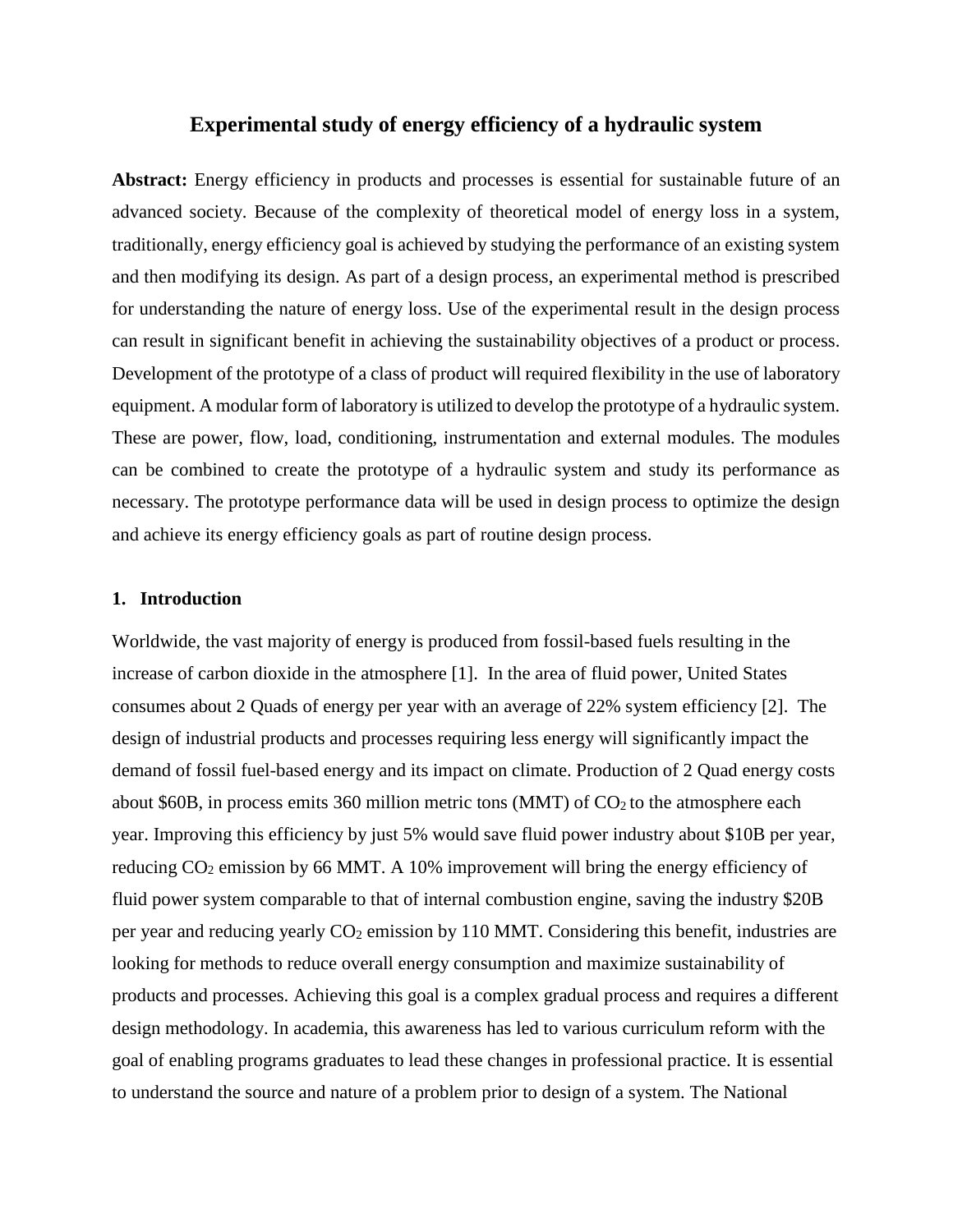Science Foundation funded various projects to update engineering curriculum for the comprehensive teaching of energy in different undergraduate programs. NSF funded Accelerated testing methodology project [3] utilized statistical method to determine the interrelationship between various stress loadings and total energy use in a mechanical system. This established a framework to facilitate the optimum experimental design and energy reduction in the process. The US Department of Energy promotes best practices in energy efficiency, reusable energy, waste reduction, and productivity improvement through the integration of activities. While energy efficiency and conservation is a novel objective on its own merit, many consider this essential for long term sustainability of an industrial society [4, 5, 6]. Generally, engineering design classes in undergraduate programs follow a structured problem- solving approach for solutions of open ended design problems. Besides achieving mechanical integrity of the product and intended product functions, additional analysis tools are utilized to achieve other design goals, typically referred to as design for X [7]. This includes a variety of design objectives to ensure long term sustainability of products and processes. Design for Environment (DfE), or ecodesign [8, 9] aims to reduce the environmental impact in the life cycle of a product by enhancing its design objectives. It may also aim to reduce resource consumption, in terms of material, energy, and pollution prevention. Other concepts, such as Design for Disassembly (DfD) and Design for Recycling (DfR) practices [10, 11, 12], would also allow the product designer to have a substantial positive impact on the environmental aspects of a product's lifecycle.

This paper presents an approach that utilizes energy efficiency characteristics of a fluid power system in system design. Because of the analytical complexity of the subject, an experimental method is utilized to improve the energy efficiency of the system in its normal operating conditions. Though the methodology is used in a typical capstone design project, it can be beneficial for design of a mechanical system in general.

## **2. Energy efficiency and design process**

Understanding of energy loss in the overall system is essential for design of a hydraulic system with the goal of improving its energy efficiency. Analytical formulation of overall energy efficiency in a system is complex and detail analysis of the problem is not expected within the reach of most undergraduate level student groups. This problem can be addressed by studying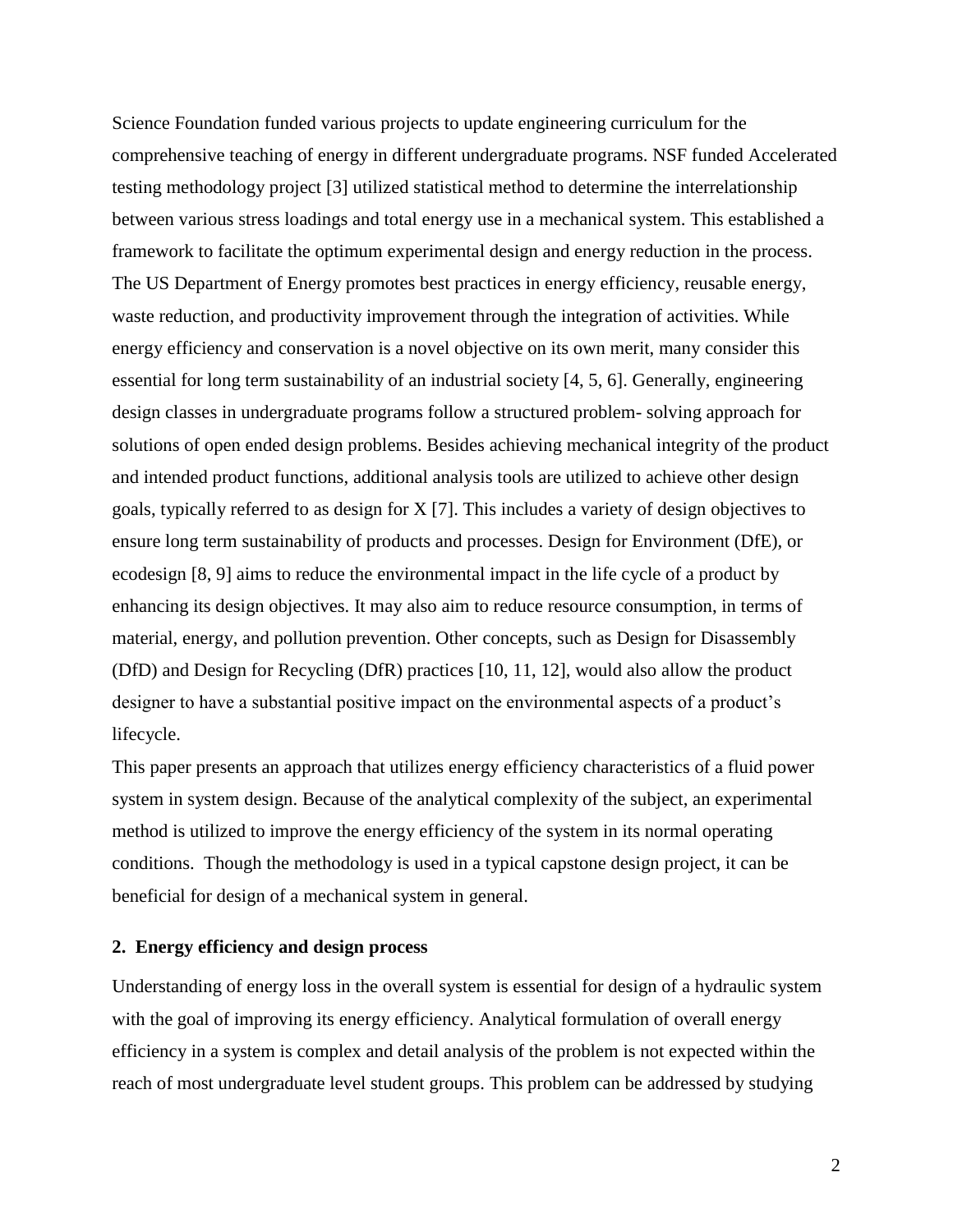the behavior of a prototype system in the laboratory and utilizing the result to improve the design and minimize energy loss in the system. Though the goal of the study is to optimize energy efficiency of a hydraulic system, a design project is limited by scopes. Therefore, it is essential to establish a realistic goal of the study prior to any experimentation.

The experimental process would start with the development of a laboratory prototype. It would be developed according to system specification in a conventional design. Prototype would be scaled to fit the laboratory limitations if such scaling does not affect characteristics of the system significantly. Such development also includes additional instrumentation and data acquisition for detailed monitoring of process behavior. The prototype would be tested in the laboratory to check its function and process behavior according to the design. Major sources of energy loss in a hydraulic system is well known. Once the process behavior is verified, energy losses in the prototype system would be measured and tabulated as a routine process. Often common sense practices can be adapted to enhance energy efficiency without formal design changes. Next phase of the experimental process is operation of the system under variety of conditions and acquiring of process data. A nonlinear regression modeling method is utilized to fit the process behavior with their analytical nature. Upon performance of sensitivity analysis of process data, parameters most effecting energy efficiency of the overall system is identified. Result of this analysis leads a designer to innovative solutions of a design problem. In this paper, example of an experimental analysis to improve energy efficiency of a human powered hydraulic transportation system is presented.

It is a conventional capstone design project, where a group of students are assigned a two semester design project. They go through routine step by step process of problem definition, concept generation, design analysis, design specification, component selection and fabrication, prototype development, performance testing, and validation of the design process. The student group is assigned to design a human powered hydraulic system capable of transporting a single person. Without using any direct drive mechanism, the system should be able to transfer the rider's power to the driving wheel through the use of a hydraulic system. The system should also be able to capture energy lost due to braking or downhill motion and store it for later use. In this type of project, after design analysis students would select standard components available commercially and fabricate all nonstandard components. The system would be assembled and tested for its performance. The most challenging part of this design has been optimizing the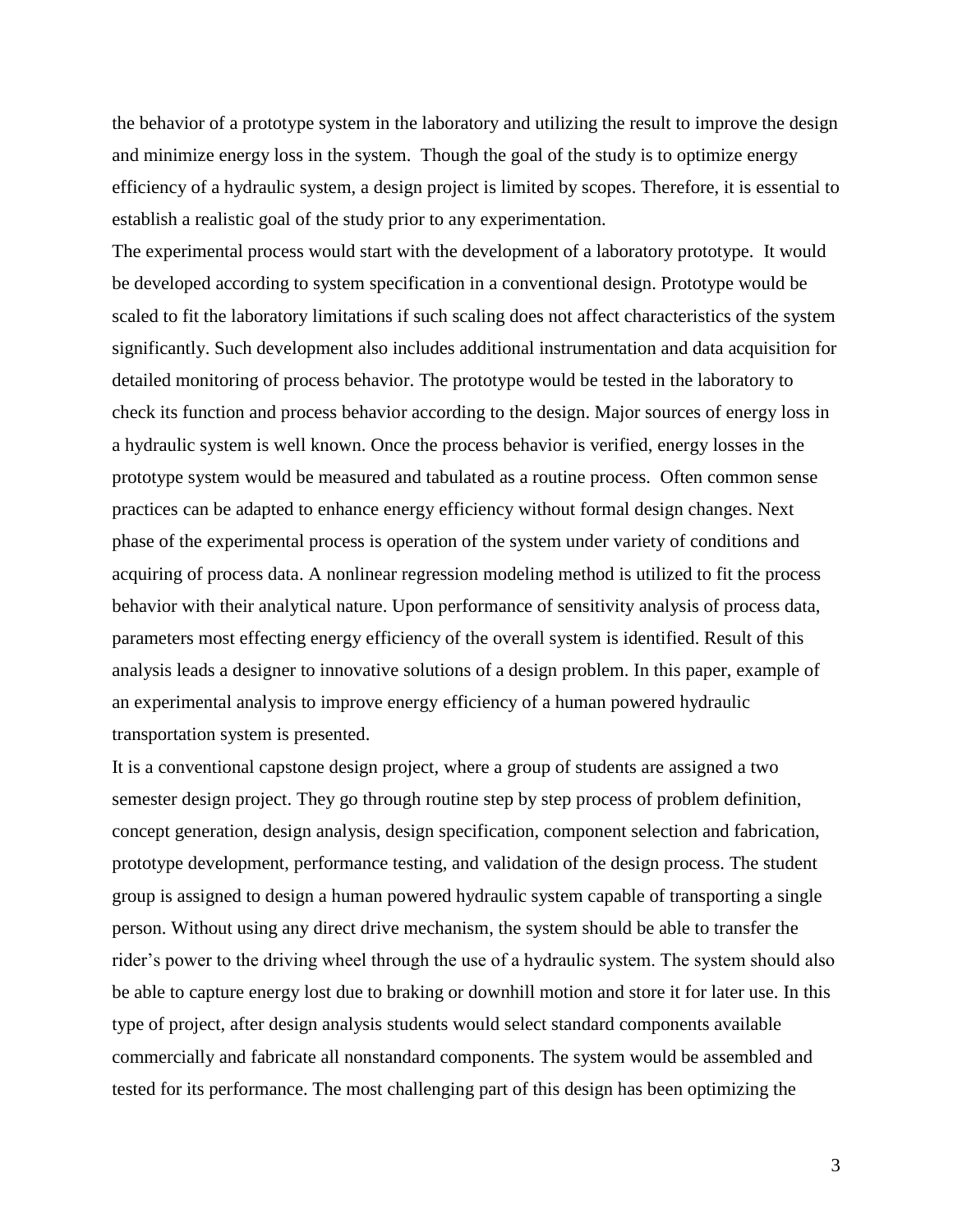energy efficiency of the system. The most significant sources of energy loss in this system are the hydraulic pumps and motors. Based on their performance requirement, all commercially available models are selected. Manufacturers of the components provide performance characteristics tested in their normal range of operating conditions. In this design project, components operate in much broader range of operating conditions, therefore, their performance beyond normal operating conditions is essential in determining overall system efficiency. Design process incorporated development of this test process and performance testing of pump and motor. Meaningful analysis of the test data requires sophisticated measurement, data acquisition, and an analysis system in the laboratory. Therefore, a new laboratory is being developed to assist student groups with such experiments.

#### **3. Energy efficiency testing laboratory**

A laboratory (Figure 1) is developed to test performance of the prototype, variety of system configuration, and a fluid power system in general. For a hands-on study of the process and the designed system, one can assemble the components, create the desired application, and study its performance. The laboratory is composed of six modules. Using quick connect coupling and a flexible hose, these modules can be connected to create the system under investigation.



Figure 1. Layout of the test laboratory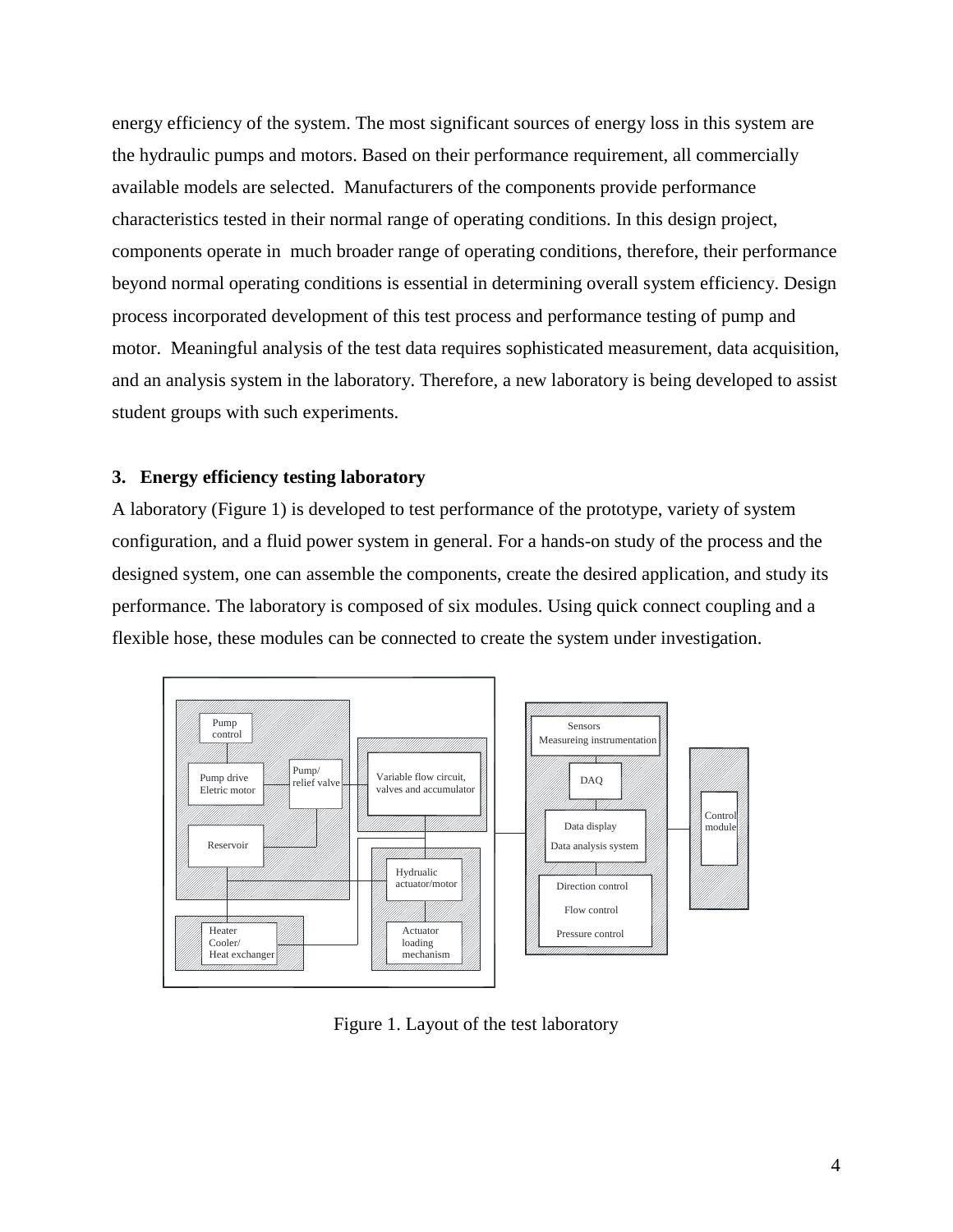**Pump module:** This module has a series of variable displacement pumps to supply a fluid power system in general. The pumps is driven by 7.5, 2 and 0.5 HP electric motors with their own control (ABB ACS 500) to vary flow rate. A 30 gallon reservoir is used to supply fluid to these pumps



Figure 2. Pump module circuit

and other components of the module. A flexible pump mounting fixture is added to allow the installation of other pumps in a test system. A solenoid valve operated supply manifold is used to provide power from individual or combination of pumps. Flow from a hydraulic system returns to the reservoir through another manifold and cartridge filter. The whole module is mounted on a portable frame and quick connect couplings are used to integrate with other modules as necessary.

**Flow and conditioning module:** This module will be used to create any flow circuit necessary for a specific system under consideration. It consists of a bank of stainless steel tubes in layers which can be connected in series or parallel using two way direction control valves. One would be able to create different types of flow circuit utilizing the tubes, hoses, and direction control valves installed in the module. To ensure the maintenance of physical properties and chemical stability, hydraulic fluid from the actuator is conditioned prior to the return to the reservoir. Hydraulic fluid will be conditioned using a panel filtration unit, a heating unit and a heat exchanger in this module. This allows for testing the performance of a hydraulic system in a desired operating temperature, irrespective of ambient temperature.

**Actuation module:** A hydraulic motors and cylinders required in a system under investigation are installed in this module. The module has flexible mountings to allow for the installation of different hydraulic motor or cylinder. A hydraulic motor is used to drive the pump with desired torque and rpm. Motor power is supplied by the flow from the pump module. Load on the pump is created by controlling the pressure and flow rate at the pump exit.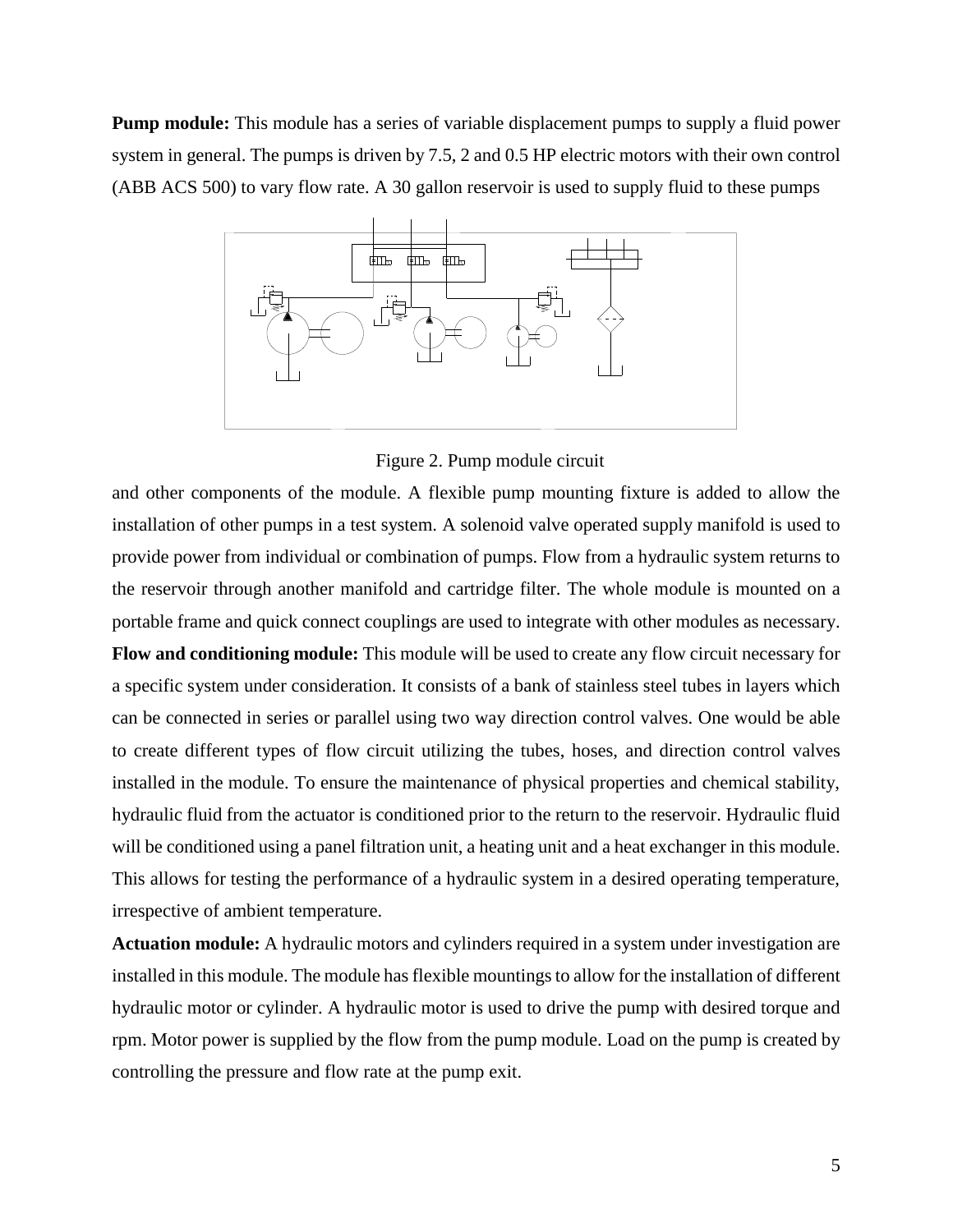**Instrumentation module:** This module has sensors, data acquisition, data processing, and a display and control instrumentation. A combined SCXI and PXI chassis based National Instrument hardware is utilized for this purpose. NI DAQ cards, such as NI PCI-7342, 6024E, GPIB ENET, NI CR10-9073, NI 9213, NI 9205, NI 9901, NI 9977, and other accessories are utilized for



Figure 3. Flow and conditioning module



Figure 4. Actuator module and load coupling

collecting all process data (pressure, temperature, flow, torque, force, and rpm) in either analog or digital form. The sensors are configured by the DAQ modules for their excitation and output signals. The system also allows sending appropriate signals to process actuators (valves, pump drive and temperature controller). LabVIEW program is utilized to integrate the process sensors with the analysis and control system. Additionally, Matlab, Automation Studio, and other analysis tools are used for further study of process and component behavior based on the data acquired.

**Control module:** This is an external module that uses mainly microcontrollers and programmable logic controllers (PLCs) in fluid power process. It replicates a hardware-based control systems, as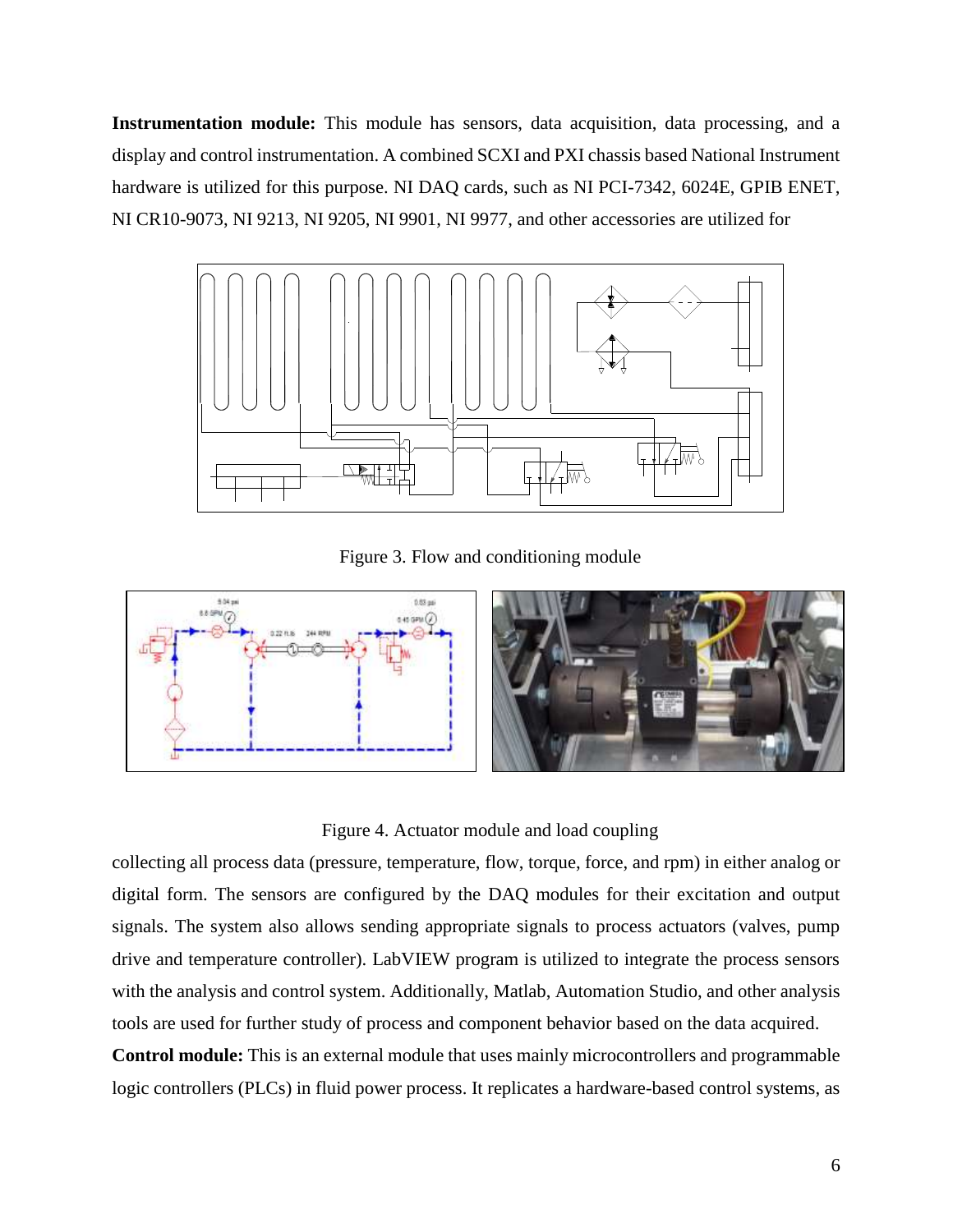opposed to the software-based controls included in the Instrumentation Module. It can be expanded to control other systems besides the fluid power modules, thus allowing for a wider range of possible projects.

#### **4. Experimental analysis**

The objective was to design a hydraulic system that would minimize energy loss and optimize performance of the system in a series of competitive races meeting specified performance criteria. This required the overall system is developed using the most energy efficient components available at the operating conditions of the races. In the system, efficiency of the hydraulic pumps and hydraulic motors were the most important factors. A test cell (Figure 1) was developed and performance data of the pumps and motors were acquired using a LabVIEW program. The data was imported in Excel for detailed analysis.

**Energy efficiency mapping:** In the design process, two sets of pumps and motors were selected and are identified as "Aerospace" and "H3" in all test results. The purpose of the test was to determine which pump and motor would operate at higher efficiency during the duration of the races. Based on the desired speed of the bike in race track, shaft rpm of pump and motor was determined as function of time. Table 1 shows the bike speed, corresponding track length, shaft rpm and its duration. The data is used to calculate *Speed Factor* at each pump and motor shaft speed as fraction of total race time.  $S_i = \frac{i}{T}$  (1)  $S_i = \frac{t_i}{T}$ 

Where,  $S_i = \text{Speed Factor}$ 

- $t_i$  = Duration of speed and
- *T*= Duration of the race.

Corresponding shaft speed is calculated based on wheel rpm and gear ratio.

In the laboratory efficiency characteristics of the pumps and motors are mapped with respect to shaft rpm and pressure (Figures 5 and 6). Rotational speed and power are measured by utilizing an electric motor control system. Appropriate pressure and flow is maintained by using a pressure relief valve and a flow control valve.

Using the efficiency maps of the pump and motor, an overall *Efficiency Index* is calculated for both sets of pump and motor. Efficiency Index at each shaft speed is given by:

$$
E_i = S_i \eta_i \qquad \ldots (2)
$$

Where,  $E_i =$  Efficiency Index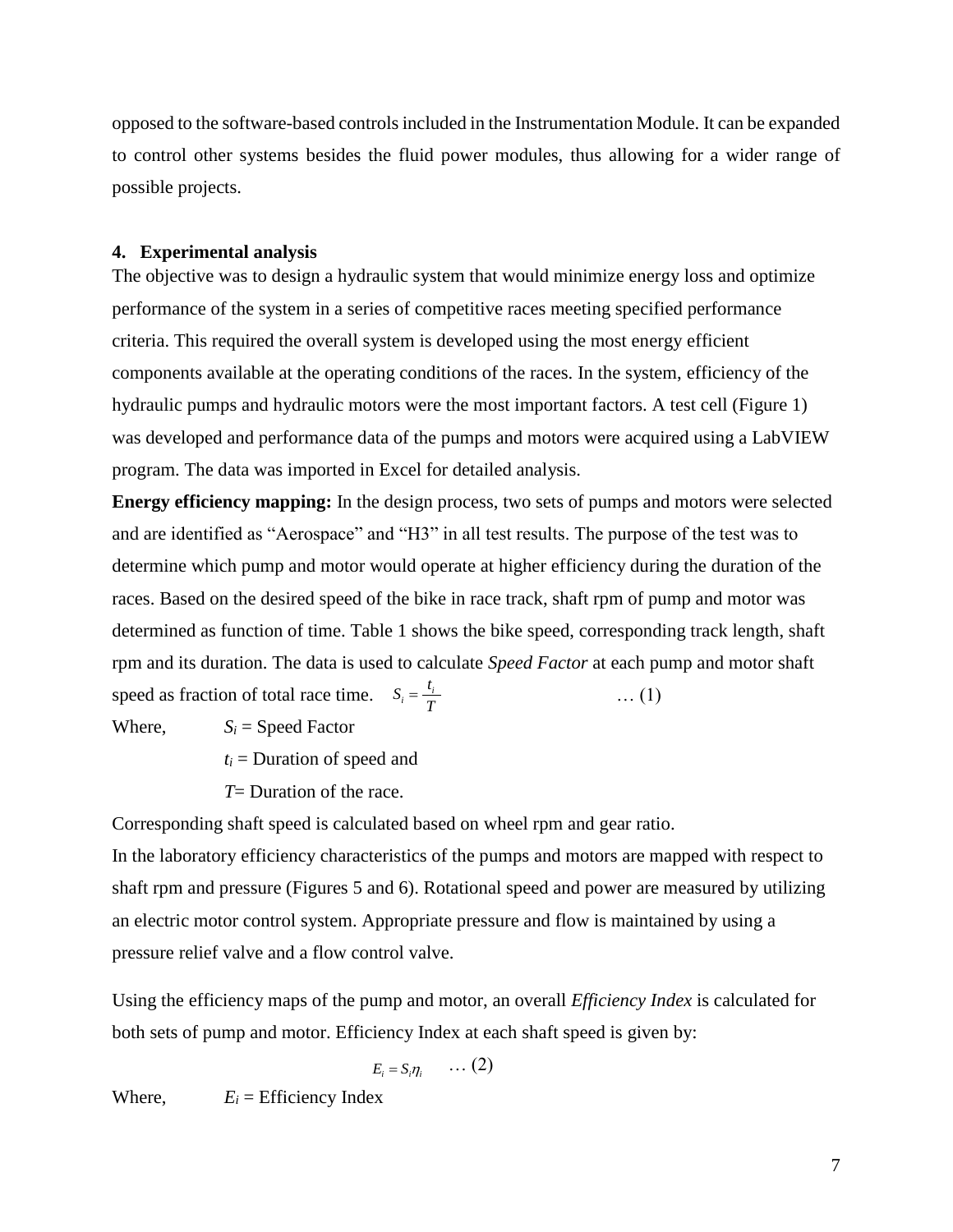$\eta_i$  = Efficiency at pressure *i* 

Overall *Efficiency Index* is 
$$
E = \sum_{i=1, n} \sum_{j=1, m} E_{ij}
$$
 ... (3)

| 1 Lap       |                |             |         |          |               |          |              |          |         |          |          |              |
|-------------|----------------|-------------|---------|----------|---------------|----------|--------------|----------|---------|----------|----------|--------------|
|             | <b>Start</b>   | Length 1    | Turn 1  | Length 2 | Turn 2        | Length 3 | Turn 3       | Length 4 | Turn 4  | Length 5 | Turn 5   | <b>Total</b> |
| Length(ft)  | 100            | 4400        | 100     | 2000     | 200           | 2800     | <b>150</b>   | 1200     | 150     | 2400     | 942.4778 | 14442.48     |
| Speed (mph) | Time(s)        | Time(s)     | Time(s) | Time(s)  | Time(s)       | Time(s)  | Time(s)      | Time(s)  | Time(s) | Time(s)  | Time(s)  | Time(s)      |
| 5.          | $\overline{2}$ | 0           | 1       | 0        | 6             | 0        | 4            | $\bf{0}$ | 4       | 0        | 4        | 21           |
| 10          | $\overline{2}$ | 0           | 3       | 0        | 5             | 0        | 3            | 0        | 3       | 0        | 24       | 40           |
| 15          | $\overline{2}$ | 14          | 4       | 6        | 4             | 9.5      | 3            | 4        | 3       | 8.2      | 8        | 65.7         |
| 20          | $\overline{2}$ | 84          | 0       | 36       | 0             | 57       | 0            | 24       | 0       | 49.2     | 4        | 256.2        |
| 25          | 0              | 28          | 0       | 12       | 0             | 19       | 0            | 8        | 0       | 16.4     | 0        | 83.4         |
| 30          | 0              | 14          | 0       | 6        | 0             | 9.5      | 0            | 4        | 0       | 8.2      | 0        | 41.7         |
| T(s)        | 8              | 140         | 8       | 60       | 15            | 95       | 10           | 40       | 10      | 82       | 40       | 508          |
| <b>Time</b> | 8.46667 Min    |             |         |          |               |          |              |          |         |          |          |              |
| Speed (mph) | <b>Factor</b>  | RPM @ Wheel |         |          |               |          |              |          |         |          |          |              |
| 5.          | 0.0413         | 64.98242001 |         |          |               |          |              |          |         |          |          |              |
| 10          | 0.0787         | 129.96484   |         |          |               |          |              |          |         |          |          |              |
| 15          | 0.1293         | 194.94726   |         |          |               |          |              |          |         |          |          |              |
| 20          | 0.5043         | 259.92968   |         |          | $T_0 h l_0 1$ |          | Spood footor |          |         |          |          |              |

Table 1. Speed factor

Where *i* and *j* are for each pressure and speed factor

324.9121001

389.8945201

0.1642

 $0.0821$ 

25

 $30$ 

For overall calculation speed and efficiency data was used to create regression model of efficiency characteristics and calculate efficiency index for any shaft speed and pressure in a specific design scenario. The result of the analysis are shown in Table 2 and 3. Based on this analysis highest efficiency index pump and motor were found to be 154.441 and 197.9571 for the Aerospace pump and motor respectively.



Figure 5. Efficiency mapping of an axial piston pump

Therefore, they were chosen in the final design. In a later stage of the design, efficiency index formulation was modified introducing factors due to size, weight and cost of pumps and motors.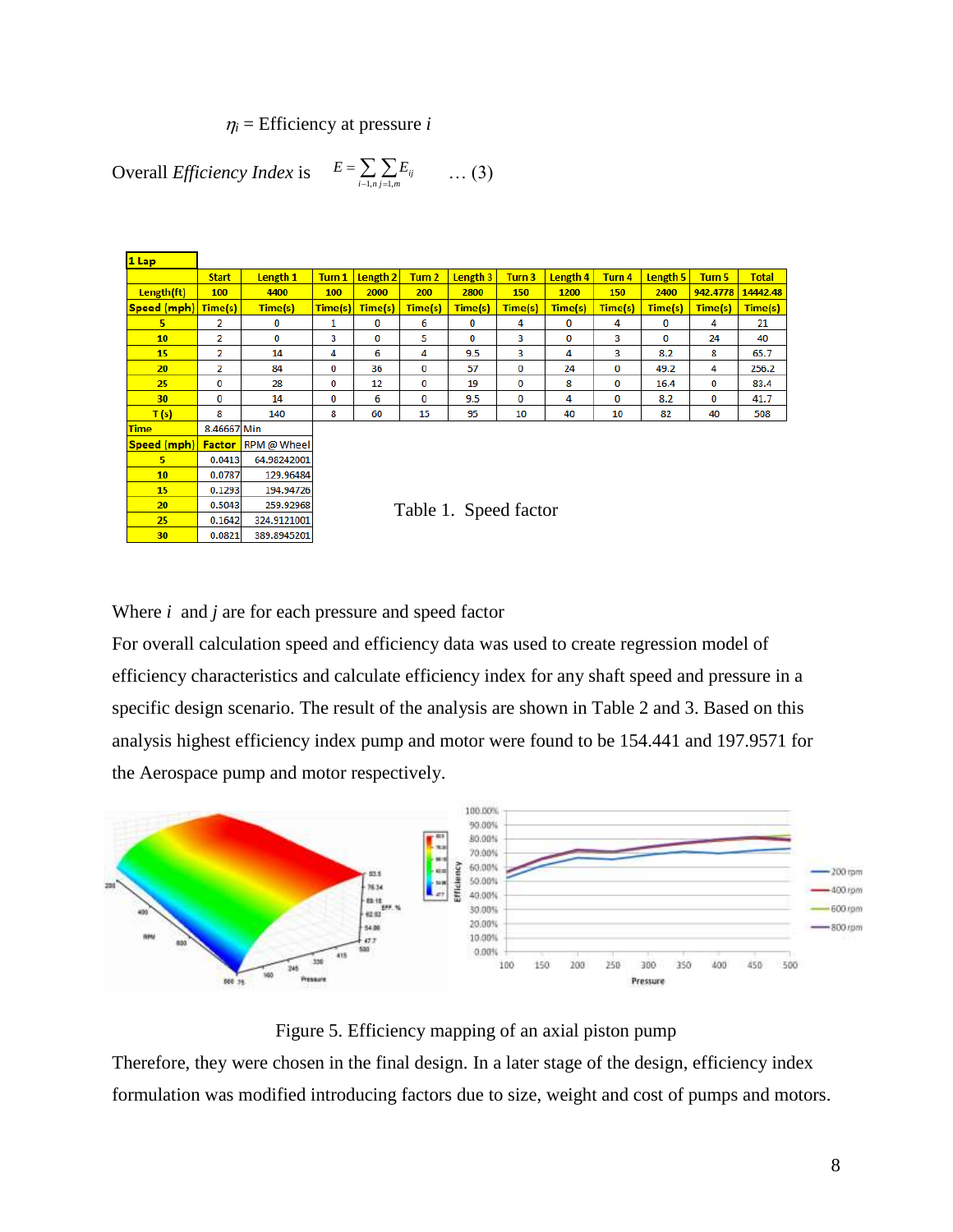Because of low cost, H3 pump and motor were deemed more suitable in final component selection.



Figure 6. Efficiency mapping of two hydraulic motors.

| Aerospace      |               |            |                |                |                            |                |                |                |                |                |                |                |
|----------------|---------------|------------|----------------|----------------|----------------------------|----------------|----------------|----------------|----------------|----------------|----------------|----------------|
| Speed (mph)    | Factor        | <b>RPM</b> |                |                | <b>Pump Efficiency Map</b> |                |                |                |                | Point          |                |                |
| 5              | 0.0413        | 64.98242   | <b>100 PSI</b> | <b>200 PSI</b> | <b>300 PSI</b>             | <b>400 PSI</b> | <b>500 PSI</b> | <b>100 PSI</b> | 200 PSI        | <b>300 PSI</b> | <b>400 PSI</b> | <b>500 PSI</b> |
| 10             | 0.0787        | 129.9648   | 0.5053         | 0.6449         | 0.6676                     | 0.6403         | 0.7053         | 2.089          | 2.666          | 2.760          | 2.647          | 2.916          |
| 15             | 0.1293        | 194.9473   | 0.5152         | 0.6566         | 0.6784                     | 0.6702         | 0.7202         | 4.057          | 5.170          | 5.342          | 5.277          | 5.671          |
| 20             | 0.5043        | 259.9297   | 0.5251         | 0.6683         | 0.6892                     | 0.7001         | 0.7351         | 6.791          | 8.643          | 8.913          | 9.054          | 9.507          |
| 25             | 0.1642        | 324.9121   | 0.535          | 0.68           | 0.7                        | 0.73           | 0.75           | 26.982         | 34.294         | 35.303         | 36.816         | 37.825         |
| 30             | 0.0821        | 389.8945   | 0.55           | 0.7            | 0.72                       | 0.76           | 0.77           | 9.030          | 11.492         | 11.820         | 12.477         | 12.641         |
| Weight factor  | Cost          |            | 0.5645         | 0.7184         | 0.7409                     | 0.7903         | 0.7903         | 4.634          | 5.897          | 6.082          | 6.487          | 6.487          |
| 2              | 11            |            |                |                |                            |                |                |                |                |                | Total:         | 154.441        |
|                |               |            |                |                |                            |                |                |                |                |                |                |                |
| H <sub>3</sub> |               |            |                |                |                            |                |                |                |                |                |                |                |
| Speed (mph)    | <b>Factor</b> | <b>RPM</b> |                |                | <b>Pump Efficiency Map</b> |                |                |                |                | Point          |                |                |
| 5              | 0.0413        | 64.98242   | <b>100 PSI</b> | <b>200 PSI</b> | <b>300 PSI</b>             | <b>400 PSI</b> | <b>500 PSI</b> | <b>100 PSI</b> | <b>200 PSI</b> | <b>300 PSI</b> | <b>400 PSI</b> | <b>500 PSI</b> |
| 10             | 0.0787        | 129.9648   | 0.611          | 0.711          | 0.749                      | 0.795          | 0.785          | 2.526          | 2.939          | 3.096          | 3.286          | 3.245          |
| 15             | 0.1293        | 194.9473   | 0.611          | 0.714          | 0.756                      | 0.79           | 0.79           | 4.811          | 5.622          | 5.953          | 6.220          | 6.220          |
| 20             | 0.5043        | 259.9297   | 0.611          | 0.717          | 0.763                      | 0.785          | 0.795          | 7.902          | 9.273          | 9.868          | 10.152         | 10.282         |
| 25             | 0.1642        | 324.9121   | 0.611          | 0.72           | 0.77                       | 0.78           | 0.8            | 30.815         | 36.312         | 38.833         | 39.338         | 40.346         |
| 30             | 0.0821        | 389.8945   | 0.61           | 0.72           | 0.78                       | 0.79           | 0.815          | 10.015         | 11.820         | 12.806         | 12.970         | 13.380         |
| Weight factor  | Cost          |            | 0.606          | 0.737          | 0.789                      | 0.819          | 0.8335         | 4.974          | 6.050          | 6.477          | 6.723          | 6.842          |

| Table 2. Pump Efficiency Index |  |  |
|--------------------------------|--|--|
|--------------------------------|--|--|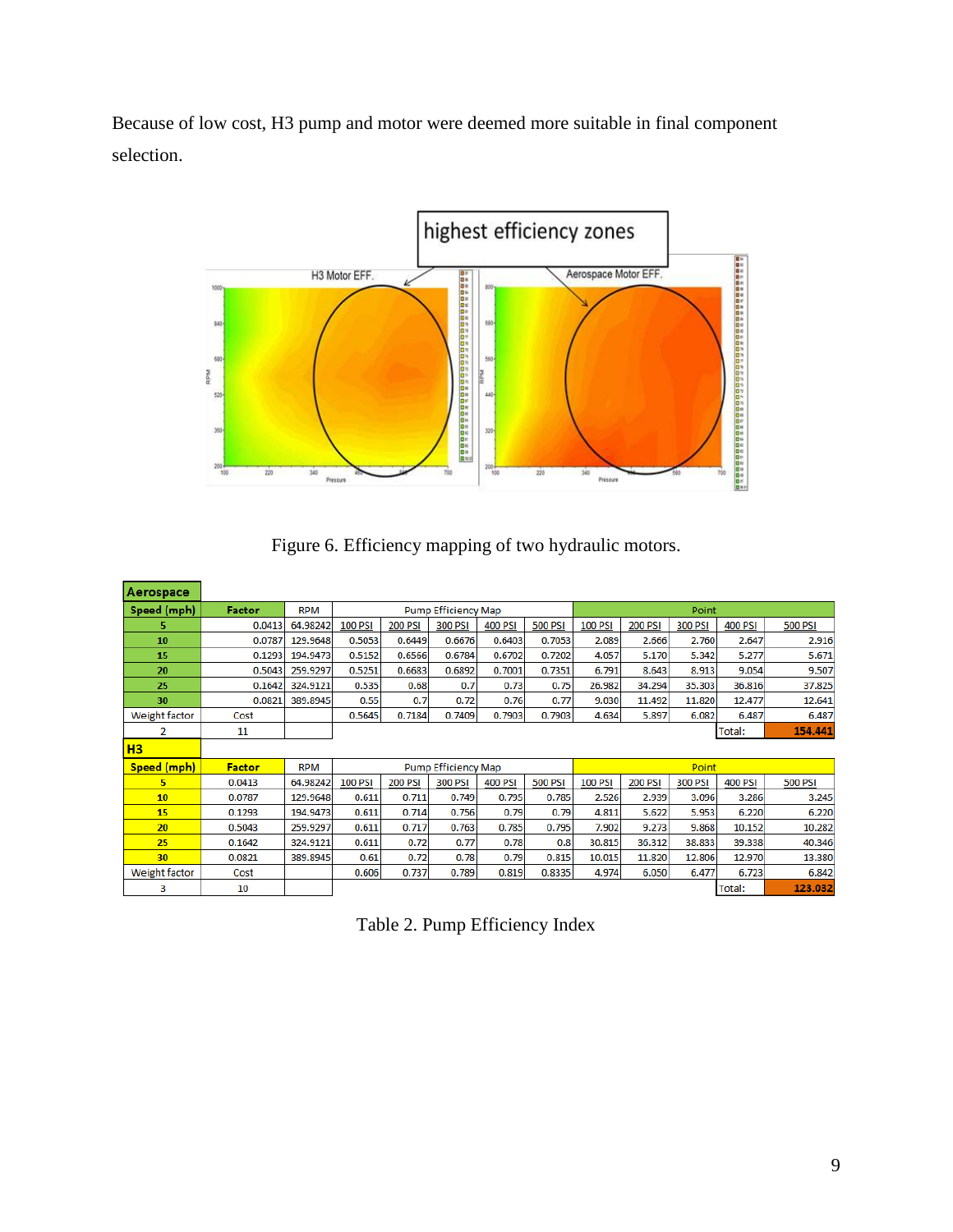| <b>Aerospace</b> |               |                    |         |         | Motor Efficiency Map |                |                |         |         | Point   |         |                                                              |
|------------------|---------------|--------------------|---------|---------|----------------------|----------------|----------------|---------|---------|---------|---------|--------------------------------------------------------------|
| Speed (mph)      | Factor        | RPM @ motor        | 100 PSI | 200 PSI | 300 PSI              | <b>400 PSI</b> | <b>500 PSI</b> | 100 PSI | 200 PSI | 300 PSI | 400 PSI | 500 PSI                                                      |
| s                |               | 0.0413 64.98242001 | 0.78    | 0.885   | 0.944                | 0.947          | 0.923          | 3.2244  | 3,6585  | 3.9024  | 3.9148  | 3.8156                                                       |
| 10               |               | 0.0787 129.96484   | 0,76    | 0.883   | 0.936                | 0.944          | 0.922          | 5.9843  | 6.9528  | 7,3701  | 7.4331  | 7.2598                                                       |
| 15               |               | 0.1293 194.94726   | 0.74    | 0.881   | 0.928                | 0.941          | 0.921          | 9.5705  | 11,3940 | 12.0019 | 12.1700 | 11.9114                                                      |
| 20               |               | 0.5043 259.92968   | 0.72    | 0.879   | 0.92                 | 0.938          | 0.92           | 36.3118 | 44.3307 | 46,3984 | 47.3062 | 46,3984                                                      |
| 25               |               | 0.1642 324.9121001 | 0.7     | 0.877   | 0.912                | 0.935          | 0.919          | 11.4921 | 14,3980 | 14.9726 | 15.3502 | 15.0875                                                      |
| 30               |               | 0.0821 389.8945201 | 0.661   | 0.7895  | 0.86                 | 0.798          | 0.899          | 5:4259  | 6.4807  | 7.0594  | 6.5505  | 7.3796                                                       |
|                  | Cost          |                    |         |         |                      |                |                |         |         |         | Total:  | 197.9571                                                     |
| Weight factor    |               |                    |         |         |                      |                |                |         |         |         |         |                                                              |
| 2                | 11            |                    |         |         |                      |                |                |         |         |         |         |                                                              |
| H <sub>3</sub>   |               |                    |         |         | Motor Efficiency Map |                |                |         |         | Point   |         |                                                              |
| Speed (mph)      | <b>Factor</b> | RPM @ motor        | 100 PSI | 200 PSI | 300 PSI              | 400 PSI        | 500 PSI        | 100 PSI | 200 PSI | 300 PSI | 400 PSI | 500 PSI                                                      |
| 5                |               | 0.0413 04.98242001 | 0.56    | 0.64    | 0.67                 | 0.69           | 0.7            | 2,3150  | 2,6457  | 2.7697  | 2.8524  |                                                              |
| 10               |               | 0.0787 129.96484   | 0.57    | 0.55    | 0.69                 | 0.71           | 0.72           | 4.4882  | 5.1969  | 5.4331  | 5.5906  | 5,6693                                                       |
| 15               |               | 0.1293 194.94726   | 0.58    | 0.68    | 0.71                 | 0.73           | 0.74           | 7.5012  | 8.7945  | 9.1825  | 9.4411  |                                                              |
| 20               |               | 0.5043 259.92968   | 0.59    | 0.7     | 0.73                 | 0.75           | 0.76           | 29.7555 | 35,3031 | 36.8161 | 37.8248 |                                                              |
| 25               |               | 0.1642 324.9121001 | 0.61    | 0.72    | 0.76                 | 0.78           | 0.78           | 10.0146 | 11.8205 | 12,4772 | 12.8055 |                                                              |
| 30               |               | 0.0821 389.8945201 | 0.635   | 0.749   | 0.789                | 0.813          | 0.819          | 5.2125  | 6,1483  | 6.4766  | 6.6736  |                                                              |
| Weight factor    | Cost-         |                    |         |         |                      |                |                |         |         |         | Total:  | 2.8937<br>9.5705<br>38.3291<br>12.8055<br>6,7229<br>117,8433 |

Table 3. Motor Efficiency Index

# **5. Conclusion**

An experimental analysis method for design of an energy efficient system is presented. Example of such analysis in design of a hydraulic transportation system is presented. Gathering of the experimental data and its analysis is integrated with the design process. The result was a superior design and better realization of design objectives. The methodology can be applied in achieving energy efficiency in design process in general.

# **Bibliography**

- 1. Energy in the United States, Wikipedia, **[http://en.wikipedia.org/wiki/Energy in the](http://en.wikipedia.org/wiki/Energy%20in%20the%20United%20States)  [United States](http://en.wikipedia.org/wiki/Energy%20in%20the%20United%20States)**
- 2. Estimating the Impact (Energy, Emission and Economics) of the U. S. Fluid Power Industry, Oak Ridge National Laboratory report, ORNL/TM-2011/14, 2012.
- 3. Liao, H.T. and Zhang, D.. "Statistically Precise and Energy Efficient Accelerated Life Testing," *SAE Int. J. Mater. Manuf.*, v.4, 2011, p. 992-998.
- 4. Foundation for Global Sustainability, *Do You Know What Sustainability Mean?*, http://www.korrnet.org/fgs/edu/index.html
- 5. Robert A. Frosch, "Sustainability Engineering (editorial)", *The Bridge* 29:1, Spring 1999